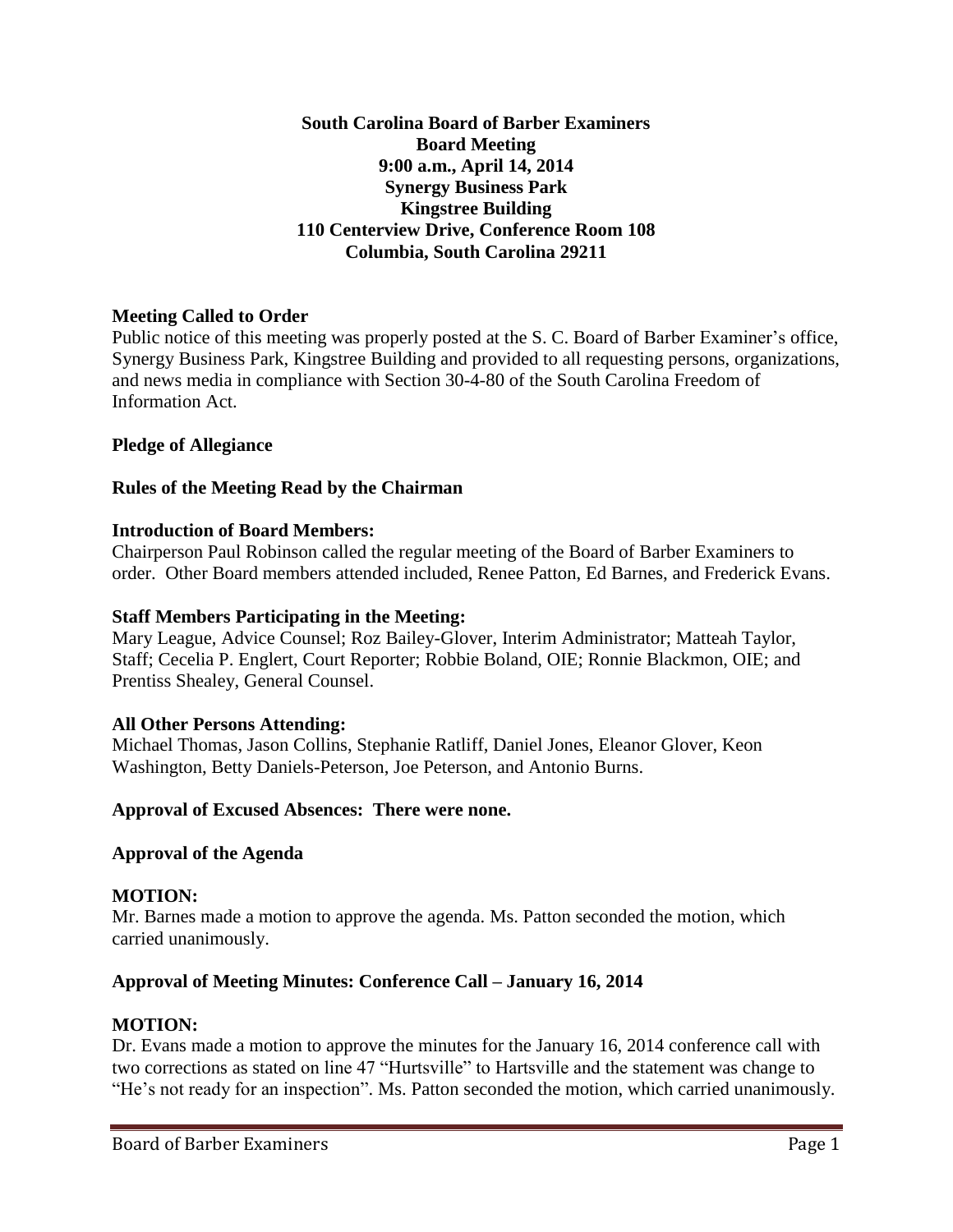## **Approval of Meeting Minutes: February 24, 2014**

## **MOTION:**

Mr. Barnes made a motion to accept the minutes for February 24, 2014 with two corrections as stated; the (s) was left off of Dr. Evans name on lines 294 and 399 stated. Ms. Patton seconded the motion which carried unanimously.

### **Chairman's Remarks – Paul Robinson:**

Mr. Robinson had no remarks at this time.

### **Administrator Remarks – Roselind Bailey-Glover, Interim Administrator**

Ms. Glover turned the remarks over to Ms. League, Advice Council

### **Legislation H.3411 and Regarding Hair Braiders**

Ms. League reported there were two bills introduced in legislation regarding the Hair Braiders. Legislation H.3411 is an amendment to the definition of a Hair Braider. This bill will allow the use of hair extensions except in a public place. There was a second bill introduced April 8, 2014, House Bill 5063 which repeals the statute 40-7-255. It does not repeal the definition of a hair braider, but would repeal the board's right to regulate the hair braiders. The Board of Cosmetology had nothing to do with the introduction of this bill and opposed it. These bills were not recommended nor pushed by LLR. Mr. Robinson stated he was in attendance at the initial hearing when H.3411 came through the Sub-Committee and the House. In addition, during the 2013 hearings, the Board of Barber Examiners opposed this bill. Mr. Robinson was unable to attend the meeting this year but will reach out to Representative Grady Brown regarding the bill. Mr. Robinson also reached out to other professionals in the Cosmetology and Barber industry, and their opposition was duly noted. Mr. Robinson stated that the effort now is to make sure the Governor does not sign the bills or sends them back to veto. Ms. League stated if Statute 40-7- 255 is repealed the definition of hair braider, which sets the current requirements for licensure will change. The Board of Barber Examiners will have no legislative authority over the hair braiders. The inspections that take place now will be irrelevant, and the hair braiders can set up anywhere. Mr. Robinson stated that H. 5063 was introduced by Representative Felder and Representative Sandifer. Representative Sandifer was in support of this bill when it was initially presented.

#### **OIE Report – Yolanda Rogers**

Ms. Rogers stated the investigative review committee (IRC) met on March 11, 2014. There were 5 cases heard, 4 of those cases were recommended for dismissal and 1 for dismissal with a cease and desist. The Board accepted the OIE Report as information only.

## **OGC Report – Prentiss Shealey**

Ms. Shealey state that as of April 9, 2014 there are 46 opened cases, 2 of those are pending actions. There are 22 cases that are pending with consent agreements (CA), and/or memorandums of agreement (MOA). There are 2 cases pending Board action, and 21 cases pending Board hearings. Currently there are no pending final orders. As of April 1, 2014, 36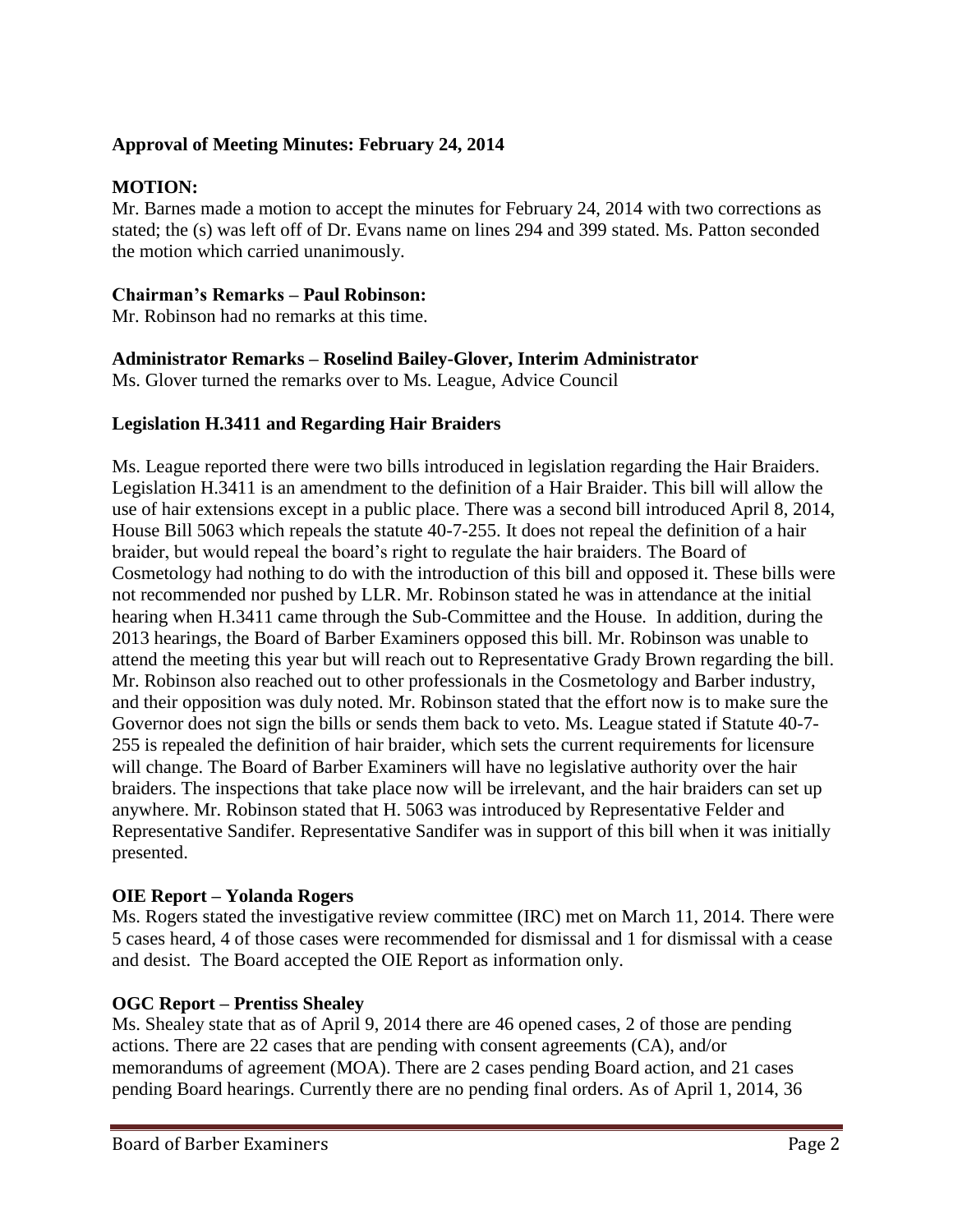cases were closed and 1 case is awaiting appeal. The IRC committee is using the resolution guidelines to implement all fines.

## **Inspection Report – Robbie Boland:**

Mr. Boland stated that there were a total of 82 barber shops inspected as of January 2014. The total number of shops that were open at the time of inspection was 56. Since February 2013, there were a total of 181 barber shops inspected. Mr. Robinson wanted to know if the operating hours of each shop would be helpful to the inspection department. Mr. Boland stated that it would be helpful since the inspectors do not generally keep the times of operations of the barber shops, and that it may be a good idea, during the renewal season, to ask for the hours of operation.

### **Budget – February – March 2014**

Ms. Glover let the Board know that the budget reports are not available until the  $15<sup>th</sup>$  of each month. Once the budget is received it will be e-mailed to the Board members. Ms. Glover was able to obtain the data during the later part of the day and provided a copy of the budget information to the Board members during the break. The budget information concluded the Administrator's remarks.

#### **Old Business**

## **Clarification of Secondary Barber School Curriculum – Dr. Eleanor Glover:**

Dr. Glover stated that she understands that each agency has different terminology. The Department of Education has been working on a Barber School curriculum that she wants to be in line with the Board requirements. Dr. Glover stated that she initial request was for regulation guidelines for high school barber programs and not for a curriculum. Dr. Glover asked for guidelines to be provided because it is hard to follow guidelines that are non-existent. Dr. Glover stated she wants the Department of Education to be able to follow guidelines set by the Barber Board. Ms. League explained to Dr. Glover that there is not a practice act for secondary school programs to follow. The practice act would have to be amended for it to specify secondary program guidelines. Mr. Robinson stated that high school programs are already up and running on the basic information the Board already provides. What Dr. Glover is asking would require legislative action. The committee he mentioned previously would be a start to begin to define the program for secondary schools. Ms. League stated that the committee members have not met yet. However, they will start working on the subject now to establish the statute for next October, 2015.

#### **New Business**

### **Clarification of Opening a Barber Shop and Clarification of Licensure Issues – Roselind Bailey-Glover:**

Ms. Glover stated there were a number of questions staff needed clarified. The Board was given a list of questions:

*Question 1:- When a Barber student completes training hours in a school or through OJT, which PCS examination are they able to take?* Mr. Robinson replied it is optional; the student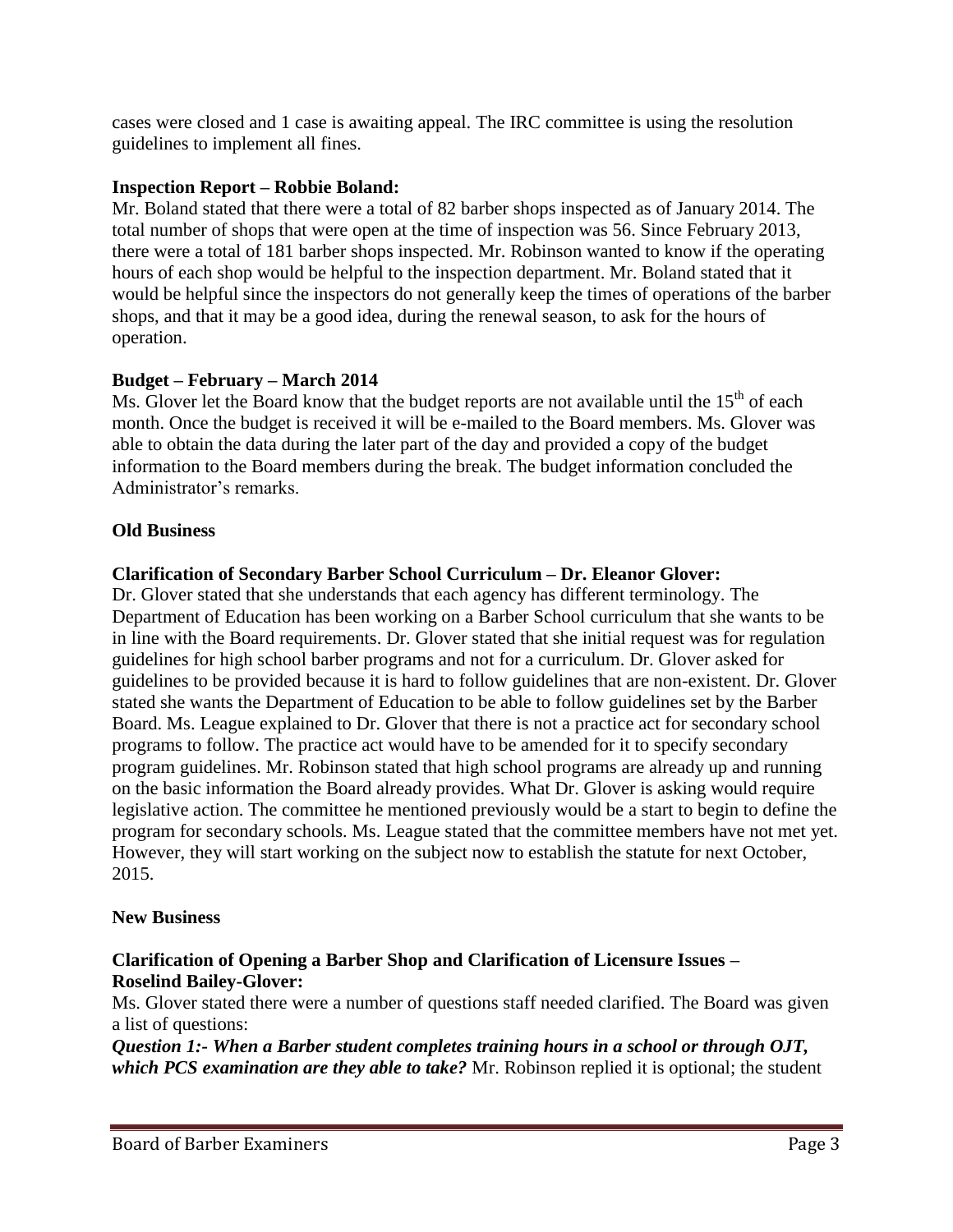has the right to select either the Master Hair Care examination or the Registered Barber examination.

*Question 2:- When a registered barber from another state applies to South Carolina by reciprocity, the Board intended for the person to receive which license?* Response: A Registered Barber license.

*Question 3:- When Registered Barber from another state applies by reciprocity, and has completed less than 1500 hours of training at a school or less than 1920 hours on-the-job, the Board intended for this person to?* Response: Provide evidence of work experience as indicated on the South Carolina Board application. If staff is satisfied with the work experience, issue a Registered Barber license. Staff was directed to Section 40-7-300 *A person who has practiced barbering in another state or country which has licensing requirements which meet or exceed the requirements of this chapter, as determined by the board, and who moves into this State, before practicing barbering in South Carolina shall submit to the board: (1) notarized statements from previous employers establishing that the person has been licensed and actively has practiced barbering for the preceding calendar year*; Mr. Barnes stated there were issues with New York State since they do not keep records long. At one time it was two years, and then it was changed to one year, now its six months, so the burden of proof resides with the applicant.

*Question 4:- When a student barber completes their training hours, but decides to take their examination two – five years later, the Board allows that person to receive which 90-day permit?* Response: The Student Barber 90-Day Permit is an extension of the student permit or OJT permit.

*Question 5:- Can anyone open a barbershop or only a registered barber?* Response: Per Section 17-20: *If a new or reopened shop meets the above requirements, a person who is the holder of a current certificate of registration as a registered barber may obtain an application for a shop license from the Inspector or write this office. All applications for shop license must be on file in the office of the State Board of Barber Examiners at least fifteen days prior to the date when a shop will be complete and ready for inspection.* Mr. Robinson stated that anyone can be the owner of a Barber Shop, but only a Registered Barber or Master Hair Care Specialist can be the manager. *Refer to section 40-7-370*. *Operation of barbershop by a registered apprentice is prohibited. No registered apprentice, registered under the provisions of this chapter, may operate a barbershop in this state.*

Mr. Robinson asked is it allowed for other entities to accept applications for licensing or permits for individuals; through a third party website and funds come to the state? Ms. Glover responded no because LLR requires each individual to have their own assigned userid and password and a third party could not get into the secured website. By no means is there another website to link into LLR's website with the exception of the testing provider. Ms. League explained the Barber Board website would be appropriate; however, there is some pretty sensitive data on individual files and it's secured as much as possible so a process like that would be pretty tricky.

## **Review for Consideration of School Opening – Strictly Business College – Mr. Jermaine Collins:**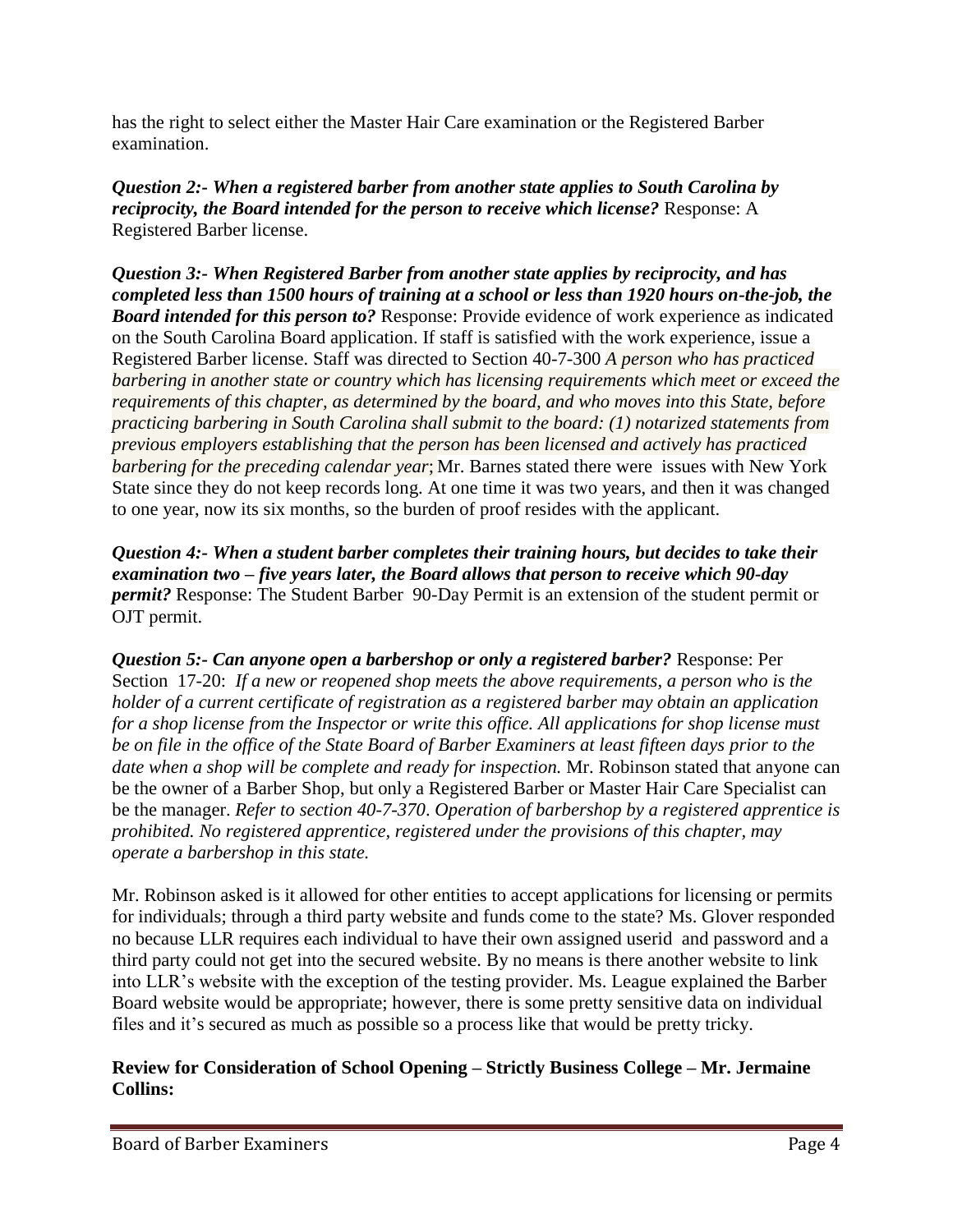Mr. Jermaine Collins appeared before the Board seeking permission to open a Barber College. Mr. Collins received his initial Barber Instructor's license September 2001. Mr. Collins submitted a proposed opening date for February but the school has not been opened. Mr. Evans recalled that Mr. Collins had another school location and a few years ago which is now closed. Mr. Collins stated he will be the only instructor and there are no back-up instructors at this time. Mr. Robinson let Mr. Collins know that he will need ten students in order to open the new school. Mr. Robinson had a concern about the curriculum hours submitted which appeared to be shortened. Mr. Collins stated that he plans to follow the same curriculum with some adjustments made to fit the new school. Mr. Robinson stated that Mr. Collins must ensure that the curriculum is not downgraded as students must pass the examination and warned against making adjustments to the curriculum the Board requires. He also explained the requirement to report student hours earned in a timely manner, and students are required to complete 1500 hours of training. Mr. Robinson explained the requirements that are outlined by the Barber Board are what need to be followed. Mr. Robinson stated that the school can receive provisional approval and a pre-inspection followed by a final inspection with an inspector and a board member, before opening.

# **MOTION:**

Dr. Evans made a motion to provisionally approve Strictly Business College upon receipt of the requested corrections, of the school's floor plan, and the corrected barber curriculum. Ms. Patton seconded the motion, which carried unanimously.

## **Review for Consideration of Reciprocity – Michael Thomas:**

Mr. Michael Thomas appeared before the Board seeking reciprocity from Maryland. Mr. Thomas stated, in past years, he owned a Barber Shop/ Salon for 20 years. Mr. Thomas pointed out in his application that he provided a work experience affidavit from Mr. Bryan Combs and Ms. Anna Cook. Mr. Thomas stated he has been employed by Mr. Combs for the past four (4) years.

## **MOTION:**

Mr. Barnes made a motion to accept Mr. Michael Thomas' application by reciprocity, as a Master Hair Care Specialist from the State of Maryland. Ms. Patton seconded the motion, which carried unanimously.

## **Review for Consideration of Third Student Permit – Keon Washington:**

Mr. Keon Washington appeared before the Board seeking a third student permit. Mr. Washington stated he was in attendance at Salon 496 Barber Academy in Greenville. Mr. Washington stated his hours were not properly recorded or submitted to the Board. Mr. Washington explained he completed over 1000 hours but the school only had 570 hours listed for him but he attended school over 6 months. Mr. Washington wants to complete his hours as an OJT student with Sporty Cuts in Greenville, SC.

# **MOTION:**

Ms. Patton made a motion to approve the third student permit to Mr. Washington. Mr. Barnes seconded the motion, which carried unanimously.

# **Review for Consideration of Licensure with Another Board's Order – Stephanie Ratliff:**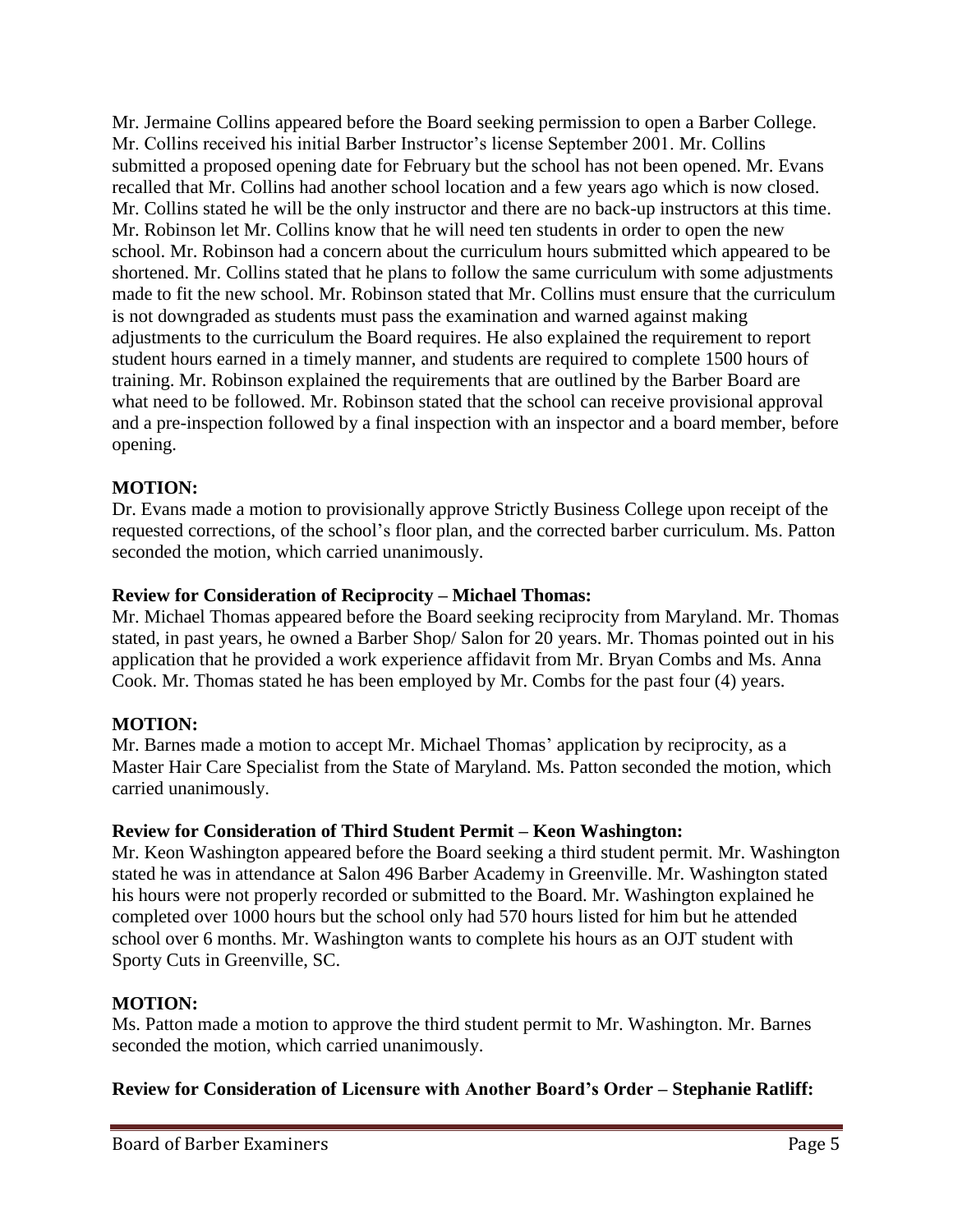Ms. Stephanie Ratliff appeared before the Board seeking consideration with an Order from another board. Ms. Ratliff stated she completed cosmetology school in 2002 at Chris Logan Career College here in Columbia. At the time of completion Ms. Ratliff was not interested in obtaining a cosmetologist license. In 2009 in the state of Texas, Ms. Ratliff completed cosmetology school again. Ms. Ratliff stated she was only interested in the hair braiding and providing hair extensions services. Ms. Ratliff decided later to pursue a different career path which led her to real estate as a property manager. Ms. Ratliff stated there was a federal investigation against her employer and that an inspector, Mr. Ronnie Flay was in constant contact with her. Ms. Ratliff stated in the middle of the investigation Mr. Flay stated he was retiring, and that there were no findings against her. Ms. Ratliff explained she is not sure if things fell through the cracks because Mr. Flay retired. Ms. Ratliff stated she finally got in touch with Ms. Sharon Wolfe and it was explained that her license was revoked in 1995. Ms. Ratliff stated she does not recall appearing before the Real Estate Commission. Ms. Ratliff stated she doesn't remember much about that time. Ms. League asked Ms. Ratliff if she plead guilty to the charges against her. Ms. Ratliff stated she did not. Ms. League informed her she has a sworn statement that was signed by Ms. Ratliff pleading guilty. Ms. Ratliff stated at that time she agreed to whatever she had to in order not to spend 10 years in prison.

# **MOTION:**

Dr. Evans made a motion to approve stated the application for a Hair Braiders registration for Ms. Ratliff. Ms. Patton seconded the motion, which carried unanimously.

# **License Hearings: Prentiss Shealey**

## **Case #2013-19 – Memorandum of Agreement (MOA ) Southside Barber Shop – Daniel Jones:**

Ms. Prentiss Shealey stated this hearing is on behalf of Southside Barber Shop license number BS 15123, and owner Mr. Daniel Jones, respondent. Ms. Shealey stated that the State has reached an agreement with Mr. Jones on the facts and violations of the case. The respondent admits that on or about April 17, 2013 an inspector for the Board conducted an inspection of Southside Barber Shop. The inspector found a student working on a client without the supervision of an instructor. The respondent acknowledged this action violates code section 40- 7-110 and the Barber statute 40-7-30. Mr. Jones stated the allegations are true. Mr. Jones explained he had an appointment outside of the barber shop the day of the inspection. The student was instructed to leave if Mr. Jones was not back at a certain time.

# **MOTION:**

Ms. Patton made a motion to accept the agreed upon Memorandum of Agreement (MOA). The recommended fine of \$250.00 for a student working without the supervision of an instructor has been reduced to \$50. Dr. Evans seconded the motion, which carried unanimously.

## **Case #212-23 -Major League Barber Shop and Case #2012-24 - Antonio Burns, Memorandum of Agreement (MOA):**

Ms. Prentiss Shealey explained both of these cases have the same set of facts which is why Ms. Shealey is requesting for them to be heard together. Ms. Shealey and Mr. Burns have an agreement of the facts. Mr. Burns is the owner and manager of Major League Barber Shop. On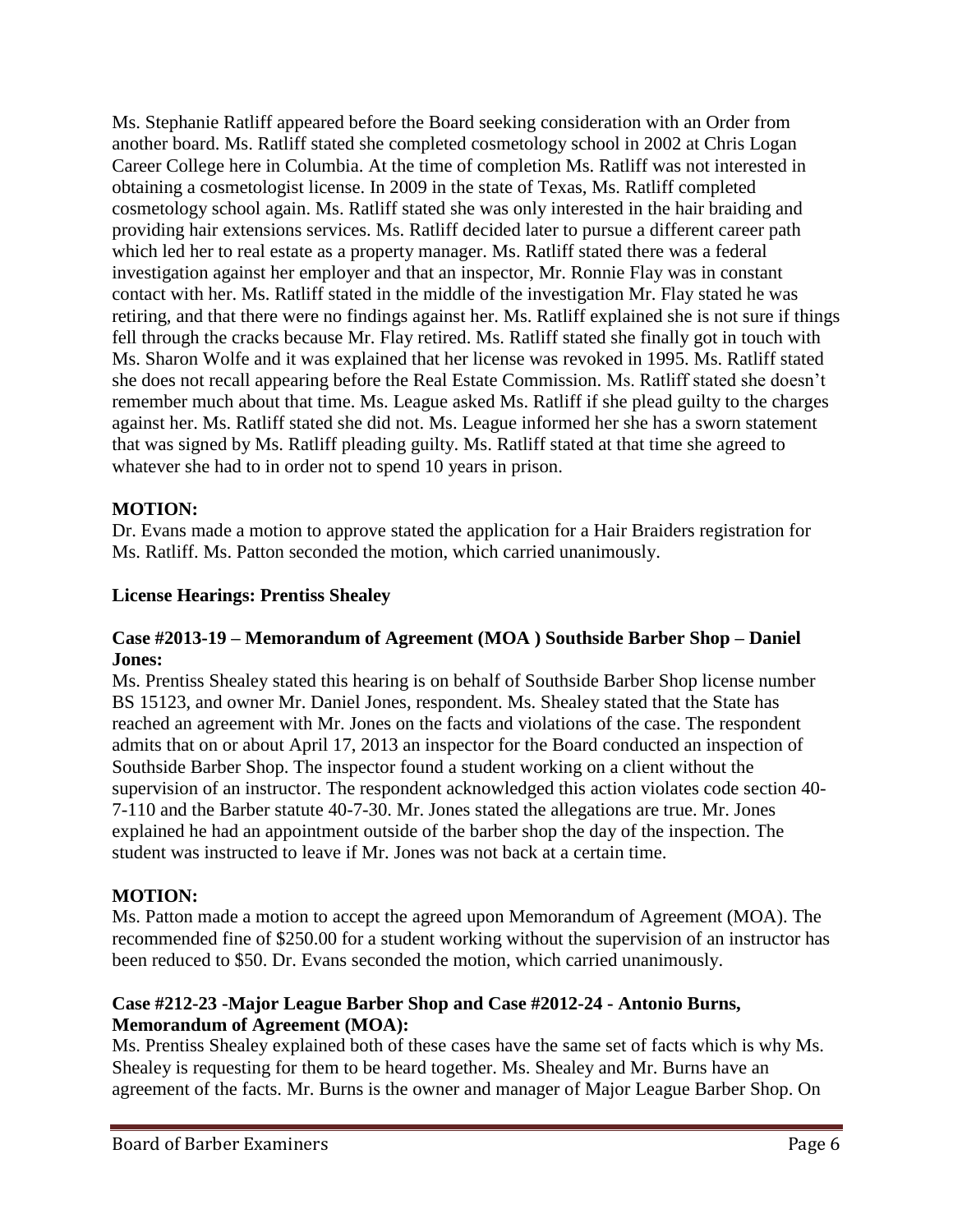or about February 24, 2012 an inspector for the Board performed an inspection. The inspector observed an employee perform a service on a client and the employee left the premises. Mr. Burns allowed the employee to perform services without a license while he was waiting for hours that he completed in Georgia to be transferred to South Carolina so he could take the examinations in South Carolina. Mr. Burns also admitted he did not submit hours for two OJT students that he was training. Mr. Burns explained he is not sure how many hours the two OJT students had accrued during the year. Both of those students were in the shop working on clients when the inspection was preformed. Mr. Burns has agreed that he is in violation of section code 40-1-110 (c) and regulation 17-11. Mr. Burns stated he was not educated on how to maintain a record of hours for the OJT students, but he was recently informed about the correct way to maintain and report records of the OJT students to the board.

# **MOTION:**

Mr. Barnes made a motion to go into executive session for legal advice. Dr. Evans seconded the motion, which carried unanimously.

# **MOTION:**

Mr. Barnes made a motion to return to public session. Dr. Evans seconded the motion which carried unanimously.

# **MOTION:**

Mr. Barnes stated the MOA that has been agreed upon by the State and the respondent, is accepted by the Board. For allowing unlicensed practice in the barber shop a fine of \$250.00 is imposed, and for failure to report the student monthly hours, a fine of \$500.00, for a total \$750.00 to be paid within 90-days. Ms. Patton seconded the motion, which carried unanimously.

# **Case #2012-35 Betty's Barber Shop and**

# **Case# 2012-36 Betty's School of Barbering–**

Ms. Prentiss Shealey explained this hearing is for both Betty's Barber Shop and Betty's School of Barbering for allowing unlicensed practice. Ms. Peterson stated that she can prove the allegations against her Barber Shop and School are not true. The State called witness Mr. Raymond Lee, LLR inspector. Mr. Lee and two other inspectors inspected Ms. Peterson's facilities. Mr. Lee stated that during the inspection, Mr. Robert Ripley III was identified by his driver's license and he was in the Barber Shop cutting a clients hair but there was no license posted. Mr. Lee stated Mr. Ripley explained to him that he was a student and paid Ms. Peterson for his student permit, but had not received so he did not have a license to work in the Barber Shop. The shop manager was Leroy Davis and he was not in the shop at the time of the inspection. Mr. Davis is licensed as a Master Hair Care Specialist. Mr. Lee asked another barber, Ms. Wright to contact Ms. Peterson. Ms. Wright informed Mr. Lee that Ms. Peterson was unavailable. The next person of contact was Ms. Peterson's husband and he was contacted. Mr. Lee asked Ms. Wright if he could get into the school to inspect it, and was informed the school was locked and she did not have access to the school. An official inspection report was created onsite for both the school, and the barber shop by Mr. Lee. Ms. Peterson explained she had no knowledge of Mr. Ripley working in the shop while she was absent. Since the inspection, Mr. Davis resigned and another manager has been appointed. Ms. Peterson stated she was out of town at the time of the inspection on other business. Ms. Peterson explained, when the owner is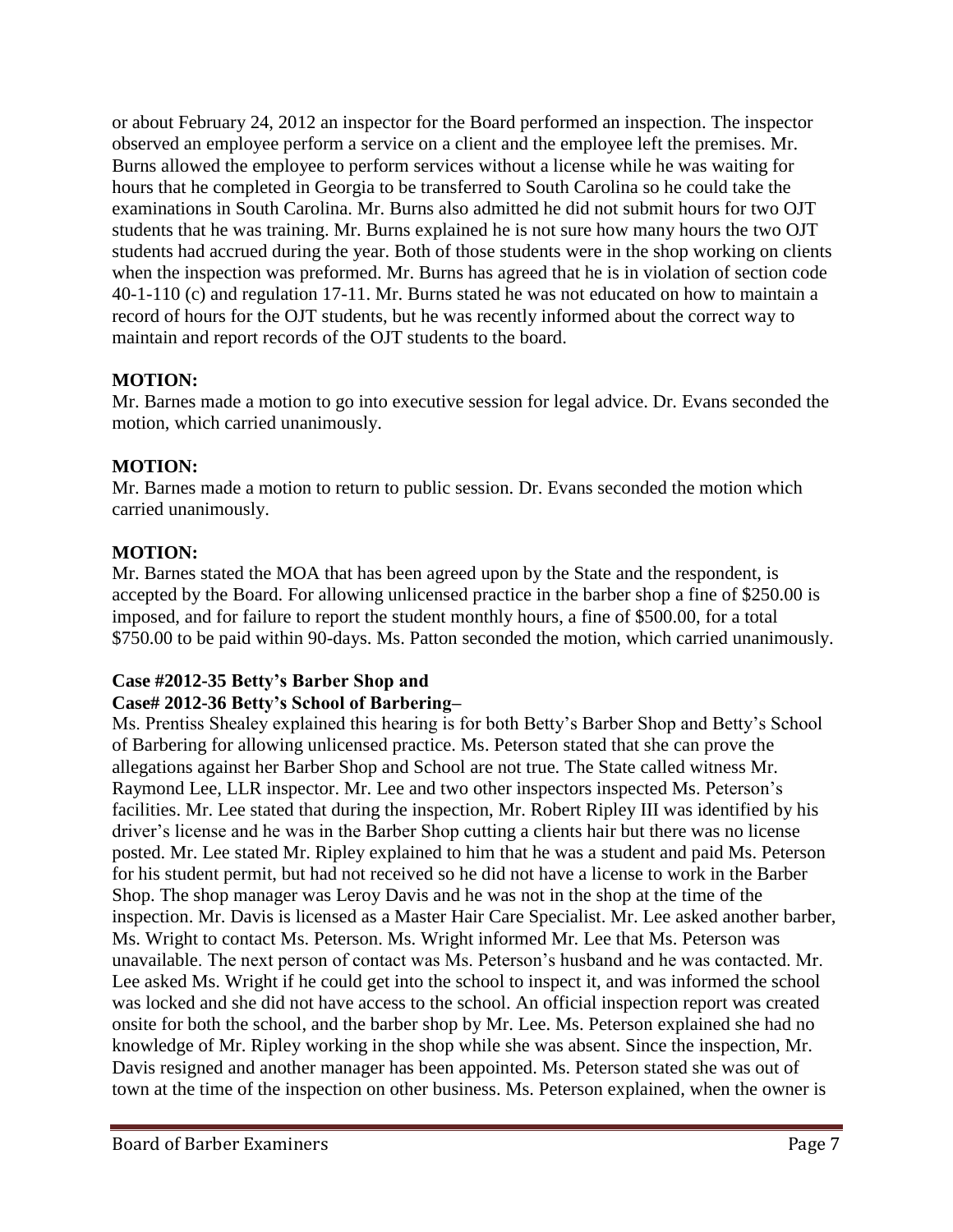not present no one is allowed in the barber college. Ms. Shealey asked Ms. Peterson if she understands what goes on in her shop is her responsibility since she is the owner. Ms. Peterson stated she does understand that. Ms. Peterson stated Mr. Ripley was not a student and she was not aware that Mr. Ripley was in her shop. Ms. Peterson explained she was not aware that Mr. Lee came to the shop and school to conduct an inspection. Ms. Peterson stated there were no students enrolled at the school at that time which is why the school was locked. Ms. Peterson called her husband, Mr. Joe Peterson, as her witness. Mr. Peterson is the backup contact person, but he was at work and was unable to leave. Ms. Shealey asked if he had informed his wife about the inspection. Mr. Peterson explained he did inform his wife of the inspection. Mr. Peterson explained he is part owner of the barber shop and barber school. In Ms. Peterson's closing argument she stated she understands it is her responsibility to be aware of everything that may happen because she is the owner of the barber shop. Ms. Peterson stated she is unable to focus on enrolling students in her barber school and running her barber shop because she feels like she is constantly under attack the Barber Board. Ms. Peterson stated whatever the issue is she wants to get it over with. Ms. Shealey closed with there was unlicensed practice violation in Ms. Peterson barber shop. The inspector could not get into the school to inspect. Ms. Peterson is responsible for the shop and school because she is the owner.

## **MOTION:**

Ms. Patton made a motion to go into executive session for legal advice. Mr. Barnes seconded the motion, which carried unanimously.

## **MOTION:**

Dr. Evans made a motion to return to public session. Ms. Patton seconded the motion, which carried unanimously.

During executive session no motion were made or votes taken.

## **MOTION:**

Dr. Evans made a motion to dismiss case 2012-36 for Betty's School of Barbering because the State did not meet the burden of proof. In the Case 2012-35 for Betty's Barber Shop, a fine of \$250.00 is imposed for unlicensed practice. The fine is to be paid within 90-days. Ms. Patton seconded the motion, which carried unanimously.

## **Case #2012-34 - Devine Cuts Barber Shop:**

Ms. Shealey requested a dismissal of case #2012-34 because the owner, Jesse Canty, did not show up and it was due to the appearance letter sent to an incorrect address.

## **MOTION:**

Ms. Patton made a motion to go into executive session for legal advice. Mr. Barnes seconded the motion, which carried unanimously.

#### **MOTION:**

Dr. Evans made a motion to come out of executive session. Ms Patton seconded the motion, which carried unanimously.